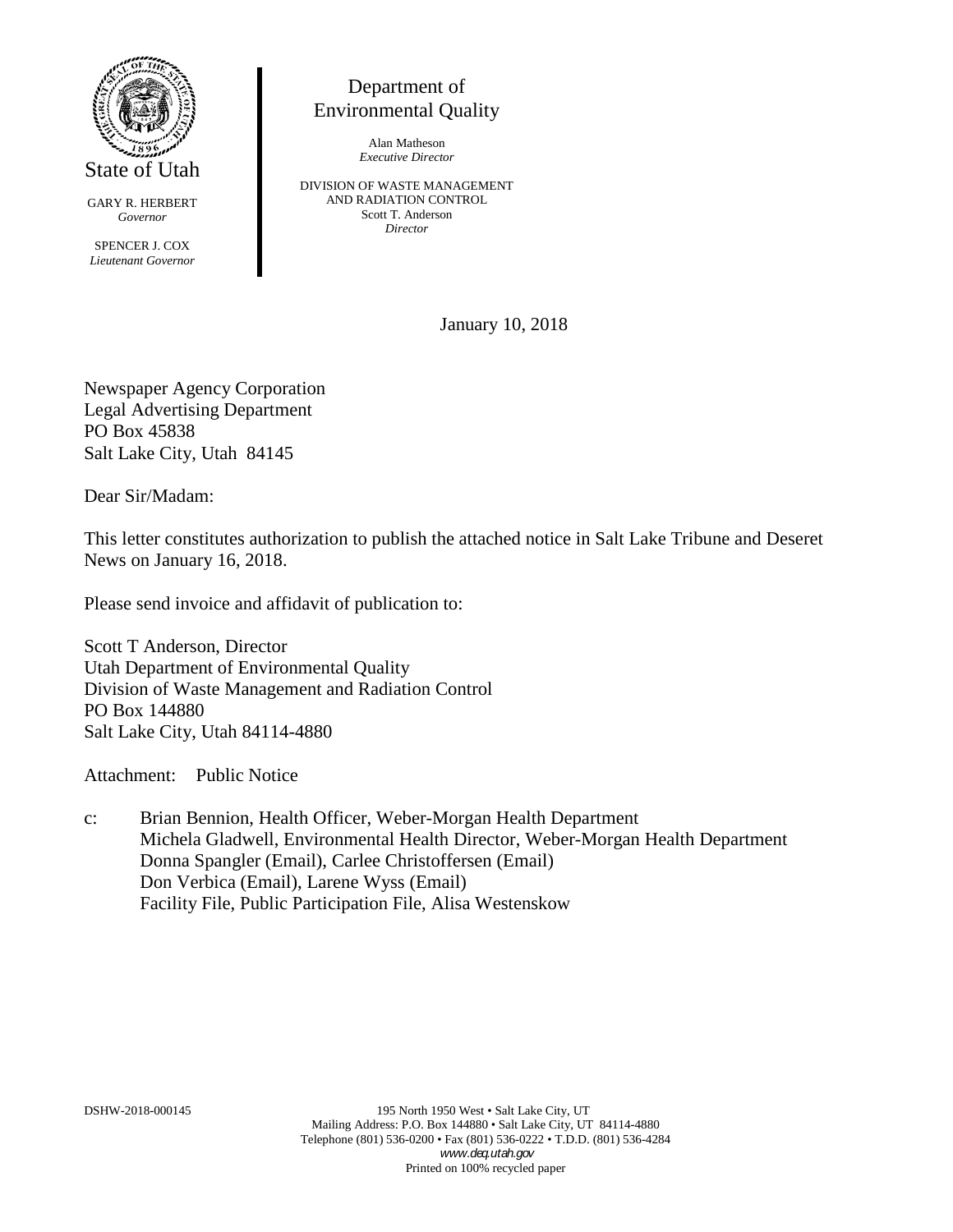

State of Utah

GARY R. HERBERT *Governor* SPENCER J. COX *Lieutenant Governor*

Department of Environmental Quality

> Alan Matheson *Executive Director*

DIVISION OF WASTE MANAGEMENT AND RADIATION CONTROL Scott T. Anderson *Director*

January 10, 2018

Ogden Standard Examiner 332 Standard Way Ogden, UT 84404 [legals@standard.net](mailto:legals@standard.net)

Dear Sirs:

This email constitutes authorization to publish the attached NOTICE in the Standard Examiner on January 16, 2018.

Please send invoice and affidavit of publication to:

Scott T. Anderson, Director Division of Waste Management and Radiation Control P.O. Box 144880 Salt Lake City, Utah 84114-4880

Attachment: Public Notice

c: Brian Bennion, Health Officer, Weber-Morgan Health Department Michela Gladwell, Environmental Health Director, Weber-Morgan Health Department Donna Spangler (Email), Carlee Christoffersen (Email) Don Verbica (Email), Larene Wyss (Email) Facility File, Public Participation File, Alisa Westenskow